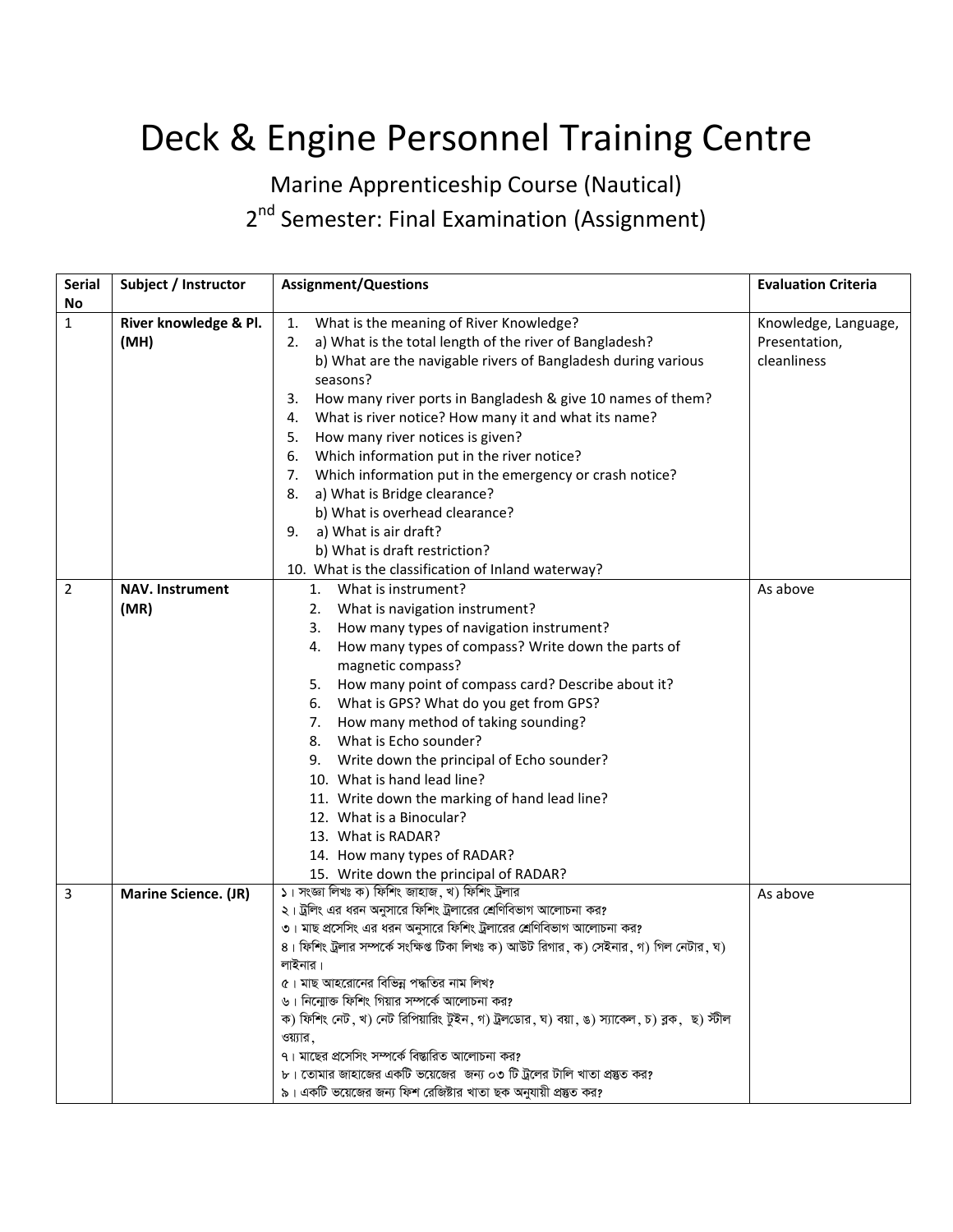|   |                            | ১০। তোমার জাহাজের জন্য একটি ভয়েজের ক্যাচ রিপোর্ট তৈরী কর?                |          |
|---|----------------------------|---------------------------------------------------------------------------|----------|
|   |                            | ১১। জাহাজের ০২ দিনের ডেইলি ফিশিং লগ তৈরী কর?                              |          |
|   |                            | ১২। জাহাজের ০২ দিনের শীপ লগ বই তৈরী কর?                                   |          |
|   |                            | ১৩। জাহাজের প্রয়োজনীয় মেরামত কাজের একটি তালিকা তৈরী কর?                 |          |
|   |                            | ১৪। জাহাজের জন্য একটি ক্রু লিষ্ট তৈরী কর?                                 |          |
|   |                            | ১৫। জাহাজের অক্টোবর-২০২০ ইং মাসের এ্যাটেন্ডেন্ট (হাজিরা) রিপোর্ট তৈরী কর? |          |
| 4 | <b>Ship Stability (NI)</b> | Define Density and relative density.<br>1.                                | As above |
|   |                            | Find the density of a fuel oil. Its relative density is 0.92.<br>2.       |          |
|   |                            | What is centre of gravity and centre of buoyancy?<br>3.                   |          |
|   |                            | Define reserve buoyancy.<br>4.                                            |          |
|   |                            | What is meta-center and metacentric height?<br>5.                         |          |
|   |                            | When metacentric height will be negative or positive?<br>6.               |          |
|   |                            | 7. What is TPC?                                                           |          |
|   |                            | 8.<br>A ships draft is 5 m. TPC 10 tons. After loading 500 tons cargo     |          |
|   |                            | what will be the ships draft?                                             |          |
|   |                            | 9. What is FWA?                                                           |          |
|   |                            | 10. What is the density of fresh water and salt water?                    |          |
|   |                            | 11. Write down the Archimedes Principle.                                  |          |
|   |                            | 12. What is trim?                                                         |          |
|   |                            | 13. Mean draft of a ship 3.5m, forward draft 3m, Find out the all         |          |
|   |                            | draft and trim.                                                           |          |
|   |                            | 14. Define heel and list of a ship.                                       |          |
|   |                            | 15. Define stable, unstable and neutral equilibrium of a ship.            |          |
|   |                            | 16. Write down the correcting procedure of unstable and                   |          |
|   |                            | Neutral equilibrium.                                                      |          |
| 5 | <b>Maritime safety FFA</b> | 1. What is FIRE? How many types of fire and write it down?                | As above |
|   | (LRM)                      | 2. What are the causes of fire on board ship?                             |          |
|   |                            | How many types of fire-fighting extinguishers are being<br>3.             |          |
|   |                            | used on fire for extinguisher?                                            |          |
|   |                            | 4. What types of fire fighting equipments are used on board               |          |
|   |                            | ship?                                                                     |          |
|   |                            | 5. Elaborate the following abbreviations:                                 |          |
|   |                            | SCBA/AFF/FIRE/FFA/CO2                                                     |          |
|   |                            | 6.                                                                        |          |
|   |                            |                                                                           |          |
|   |                            | What is the minimum lifting capacity of a fire pump?                      |          |
|   |                            | What is the diameter of fire hydrant?                                     |          |
|   |                            | How many fire hoses will have a ship?                                     |          |
|   |                            | What is the maximum length of a fire hose?                                |          |
|   |                            | What is the diameter of the fire nozzle?                                  |          |
|   |                            | What is the capacity of fire bucket?                                      |          |
|   |                            | How long is the rope of the fire bucket?                                  |          |
|   |                            | What is the interval of fire drill on board a Ship?                       |          |
|   |                            |                                                                           |          |
|   |                            | Who approves Fire extinguisher equipment?                                 |          |
|   |                            | How many days after fire extinguisher equipment have to be                |          |
|   |                            | inspected?                                                                |          |
| 6 | <b>Maritime safety</b>     | What is an L.S.A?<br>1.                                                   | As above |
|   | LSA(MR)                    | Write down the top 10 types of L.S.A.?<br>2.                              |          |
|   |                            | What is a life Jacket?<br>3.                                              |          |
|   |                            | How many types of life jacket?<br>4.                                      |          |
|   |                            | Write down the life jacket requirements?<br>5.                            |          |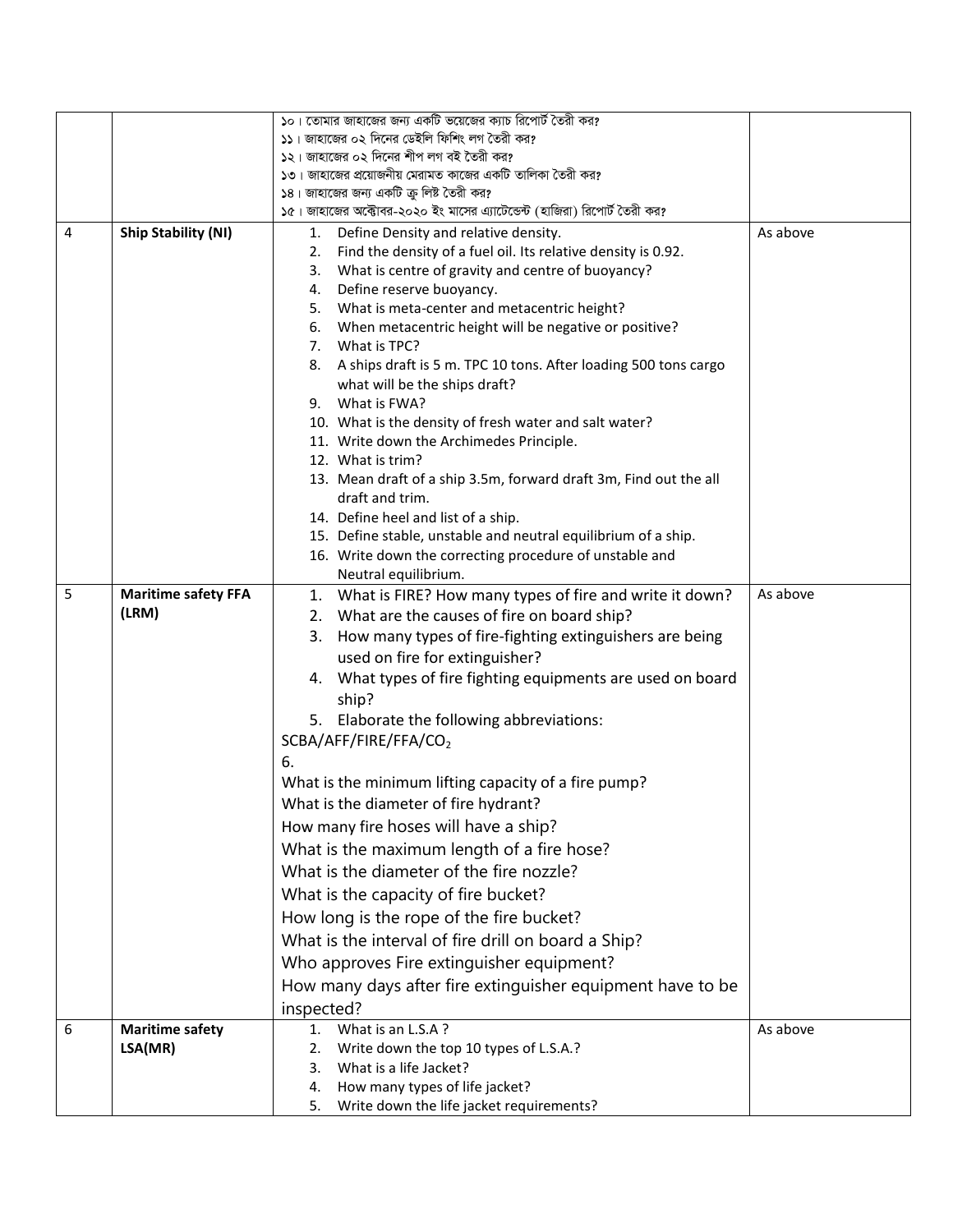|                |               | What does life buoy mean?<br>6.                                                 |
|----------------|---------------|---------------------------------------------------------------------------------|
|                |               | What is life buoy made of?<br>7.                                                |
|                |               | What is the minimum inner and outer diameter of a life buoy?<br>8.              |
|                |               | Write down the cheeks for life buoy?<br>9.                                      |
|                |               | 10. What is the capacity of life raft?                                          |
|                |               | 11. How long can you survive on a life raft?                                    |
|                |               | 12. How many types of emergency situation?                                      |
|                |               | 13. How does a life raft work?                                                  |
|                |               | 14. Write down the manual launching preparation?                                |
|                |               | 15. What is the meaning of life boat?                                           |
|                |               | 16. How many types of life boat there?                                          |
|                |               | 17. What is a rescue boat called?                                               |
|                |               | 18. What is the difference between lifeboat and rescue boat?                    |
|                |               | 19. Write down the requirement of rescue boat?                                  |
|                |               | 20. What is an EPIRB and how does it work?                                      |
|                |               | 21. What is SART?                                                               |
|                |               | 22. What is the use of SART?                                                    |
|                |               | 23. What is the difference EPIRB and SART?                                      |
| $\overline{7}$ | English (MSI) | 1. Pick the right parts of speech.<br>As above                                  |
|                |               | How many types of parts of speech in English grammar?<br>i.                     |
|                |               | $5/8/4/7$ .                                                                     |
|                |               | Which is not a classification of parts of speech?<br>ii.                        |
|                |               | Verb/Pronoun/Article/adjective.                                                 |
|                |               | Rabindranath is  Common noun/Proper<br>iii.                                     |
|                |               | noun/Countable noun/Material noun.                                              |
|                |               | Do, Forget, Give etc. are  Noun/<br>iv.                                         |
|                |               | Adjective/Preposition/Verb.                                                     |
|                |               | With, into, between etc. are  Adverb/<br>v.                                     |
|                |               | Pronoun/conjunction/Preposition.                                                |
|                |               | Which is the example of adjective?  Honest/ Give/<br>vi.                        |
|                |               | Very/Gold.<br>And, but, or etc are example of  Preposition/<br>vii.             |
|                |               | Interjection/Verb/ Conjunction.                                                 |
|                |               | Which is the example of Interjection?  Alas!/<br>viii.                          |
|                |               | Remember/But/On.                                                                |
|                |               | How many types of Noun?  4/6/5/9.<br>ix.                                        |
|                |               | Which is not material noun? Rice/Gold/Stone/Honesty.<br>X.                      |
|                |               |                                                                                 |
|                |               | Make it into Past Indefinite tense.<br>2.                                       |
|                |               | I get up at about 8 o'clock and go downstairs for some breakfast.               |
|                |               | I walk down to the shop and I buy a banana and some orange                      |
|                |               | juice. I come back home and make myself a cup of tea. Next, I                   |
|                |               | listen to the football on the radio before I go and meet some                   |
|                |               | friends at the cinema. I then watch a film named "Hajar bochor                  |
|                |               | Dhore" directed by Jahir Raihan and then I go back home. I cook                 |
|                |               | some chicken and pasta for my dinner and I eat it quickly                       |
|                |               | because I am Hungry.                                                            |
|                |               | 3.                                                                              |
|                |               | Write the Past form and Past Participle form of the following<br>verb(any ten). |
|                |               | Sleep<br>Spit<br>Swim<br>Swear<br>Dig<br>Outgrew                                |
|                |               | Hit<br>Fall<br>Put<br>Hang<br>Read<br>Lay                                       |
|                |               |                                                                                 |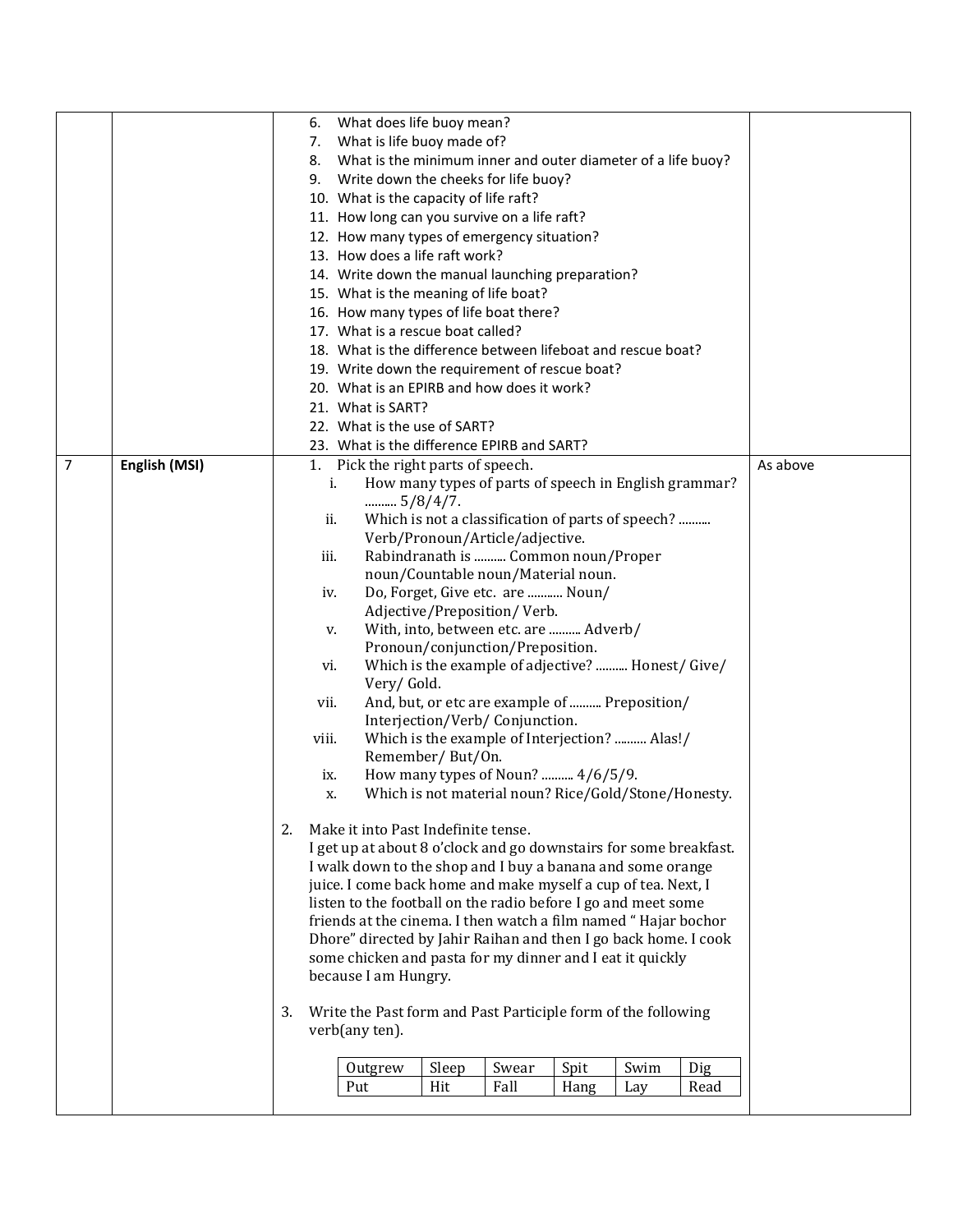| 8 | <b>Chart Work(RH)</b> |              |                   | What is Chart Work?                        |                                          |                                                                  |              |                | As above |
|---|-----------------------|--------------|-------------------|--------------------------------------------|------------------------------------------|------------------------------------------------------------------|--------------|----------------|----------|
|   |                       |              | ii.               | Tree plantation.                           |                                          |                                                                  |              |                |          |
|   |                       |              | i.                |                                            |                                          | The impact of rivers on our economy.                             |              |                |          |
|   |                       |              | Sukany.           |                                            |                                          | 11. Write a composition within 200 words (any one).              |              |                |          |
|   |                       |              |                   |                                            |                                          | 10. Write curriculum vitae (CV) for the post of Laskar/ Greaser/ |              |                |          |
|   |                       |              |                   |                                            |                                          | 9. Write a Short note about yourself and your future plan.       |              |                |          |
|   |                       |              | V.                |                                            |                                          | It has been raining cats and dog since morning.                  |              |                |          |
|   |                       |              | iv.               |                                            |                                          | The 16 <sup>th</sup> December is a red letter day.               |              |                |          |
|   |                       |              | iii.              |                                            | Truthfulness is a great virtue.          |                                                                  |              |                |          |
|   |                       |              | i.<br>ii.         | I read in DEPTC.                           | I want to be a Seaman.                   |                                                                  |              |                |          |
|   |                       | 8.           |                   | Translate into Bengali.                    |                                          |                                                                  |              |                |          |
|   |                       |              |                   |                                            |                                          |                                                                  |              |                |          |
|   |                       |              | v.                |                                            | ডিইপিটিসি শিতলক্ষ্যা নদীর তীরে অবষ্থিত।  |                                                                  |              |                |          |
|   |                       |              | iv.               | আজ বিজয় দিবস।                             |                                          |                                                                  |              |                |          |
|   |                       |              | ii.<br>iii.       | বিপদে ধৈর্য ধারণ কর।<br>মিথ্যা বলা মহাপাপ। |                                          |                                                                  |              |                |          |
|   |                       |              | i.                |                                            | বাংলাদেশ নদীমাতৃক দেশ।                   |                                                                  |              |                |          |
|   |                       | 7.           |                   | Translate into English.                    |                                          |                                                                  |              |                |          |
|   |                       | X.           |                   |                                            | She put  the lamp.                       |                                                                  |              |                |          |
|   |                       | ix.          |                   |                                            |                                          | Everybody should look  their old parents.                        |              |                |          |
|   |                       | viii.        |                   | He died  cholera.                          |                                          |                                                                  |              |                |          |
|   |                       | vii.         |                   |                                            | His mother passed  last year.            |                                                                  |              |                |          |
|   |                       | vi.          |                   | He deals  rice.                            |                                          |                                                                  |              |                |          |
|   |                       | v.           |                   |                                            | We should abstain  smoking.              |                                                                  |              |                |          |
|   |                       | iii.<br>iv.  |                   | She burst  tears.                          | Please, call  a doctor.                  |                                                                  |              |                |          |
|   |                       | ii.          |                   |                                            | I agree  his proposal.                   |                                                                  |              |                |          |
|   |                       |              | i.                |                                            |                                          | We should abide  the rules of the society.                       |              |                |          |
|   |                       | 6.           |                   |                                            |                                          | Fill in the gap with appropriate preposition.                    |              |                |          |
|   |                       | х.           |                   | He ran a race.                             |                                          |                                                                  |              |                |          |
|   |                       | viii.<br>ix. |                   | Honey tastes sweet.                        | My mother looks after me.                |                                                                  |              |                |          |
|   |                       | vii.         |                   | He killed himself.                         |                                          |                                                                  |              |                |          |
|   |                       | vi.          |                   | The cow gives us milk.                     |                                          |                                                                  |              |                |          |
|   |                       | V.           |                   | Open the window.                           |                                          |                                                                  |              |                |          |
|   |                       | iii.<br>iv.  |                   |                                            | The man is climbing the tree.            | People speak English all over the world.                         |              |                |          |
|   |                       | ii.          |                   | Meena sings a song.                        |                                          |                                                                  |              |                |          |
|   |                       |              | i.                | I wrote a letter.                          |                                          |                                                                  |              |                |          |
|   |                       | 5.           |                   |                                            | Change the voice into active to passive. |                                                                  |              |                |          |
|   |                       |              |                   | water                                      |                                          |                                                                  |              | woe            |          |
|   |                       |              | letter            | out of                                     | and kin                                  | void                                                             | escape.      | and            |          |
|   |                       |              | Dead              | Fish                                       | Kith                                     | Null and                                                         | Narrow       | Weal           |          |
|   |                       |              |                   | letter                                     |                                          | hour                                                             | blue         |                |          |
|   |                       |              | Acid<br>test      | A man<br>of                                | Apple of<br>discord                      | At the<br>eleventh                                               | Black<br>and | Cat's<br>sleep |          |
|   |                       |              |                   |                                            |                                          |                                                                  |              |                |          |
|   |                       |              | Idioms (any ten). |                                            |                                          |                                                                  |              |                |          |
|   |                       | 4.           |                   |                                            |                                          | Write the meaning and Make sentence of the following Phrases &   |              |                |          |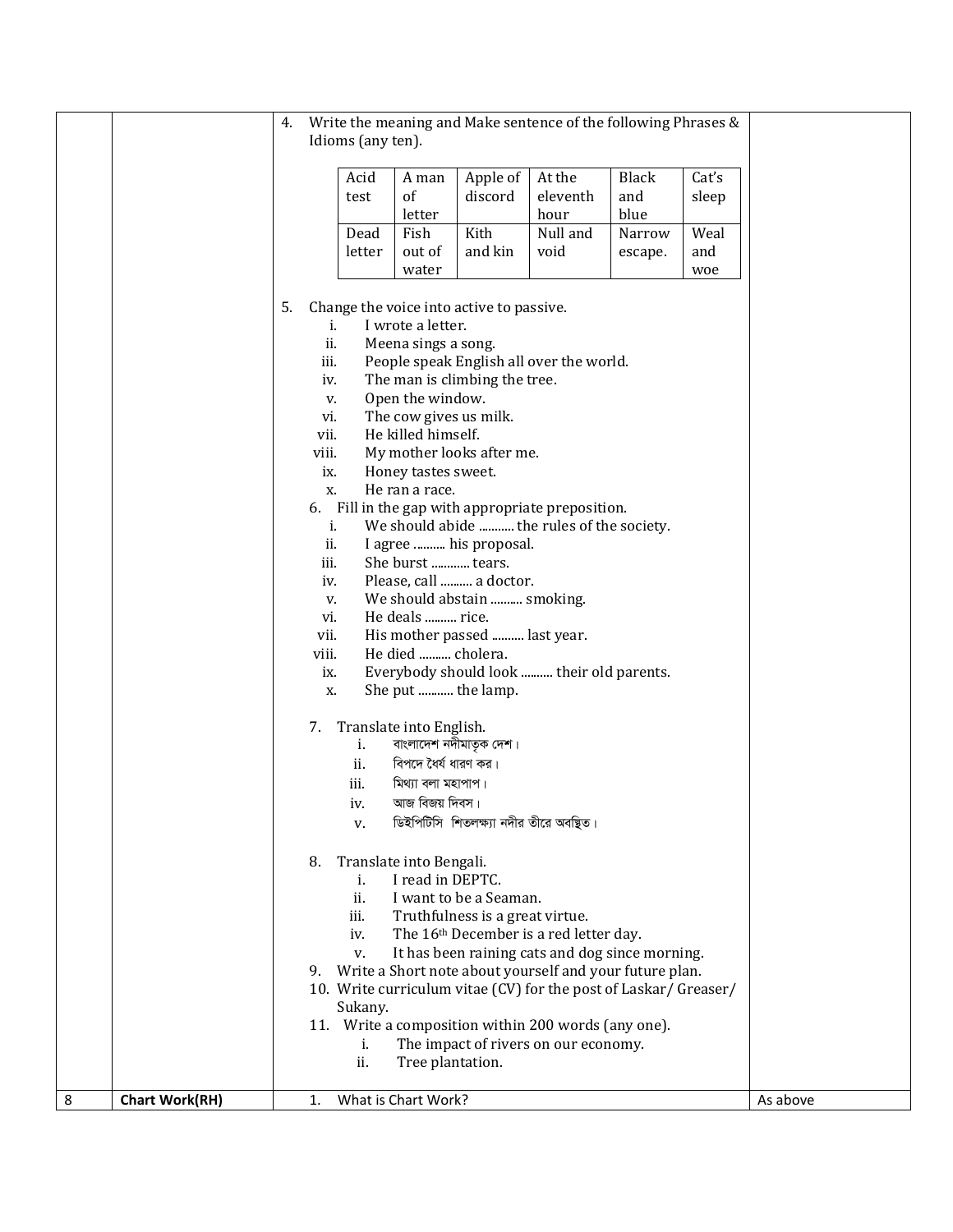|   |                       | What is navigation chart?<br>2.                                               |          |
|---|-----------------------|-------------------------------------------------------------------------------|----------|
|   |                       | How many types of chart as per unit of Depth Measurement-<br>3.               |          |
|   |                       | Write Details.                                                                |          |
|   |                       | How many types of chart as per scale?<br>4.                                   |          |
|   |                       | Write details the various categories of chart?<br>5.                          |          |
|   |                       | What is Natural scale?<br>6.                                                  |          |
|   |                       | What is drying height?<br>7.                                                  |          |
|   |                       | What is notice to mariner?<br>8.                                              |          |
|   |                       | 9.<br>Only using magnetic compass & paper chart, how you can get              |          |
|   |                       | position?                                                                     |          |
|   |                       | 10. Write the name of publication?                                            |          |
|   |                       | 11. What is chart catalog? Write the contents of chart catalog?               |          |
|   |                       | 12. How many volume of admiralty list of radio signal? Write                  |          |
|   |                       | details                                                                       |          |
|   |                       | 13. How many volume of amorality tide table? Write details                    |          |
|   |                       | 14. How many ways you can find your position on navigation                    |          |
|   |                       | chart?                                                                        |          |
| 9 | P. of Seamanship (AZ) | (1) What is stopper? How many types of stopper? Which stopper use for         | As above |
|   |                       | natural fiber rope?                                                           |          |
|   |                       | (2) What is the function of a heaving line? How long of a heaving line?       |          |
|   |                       |                                                                               |          |
|   |                       | (3) How many mooring lines use to make fast a vessel when berthing            |          |
|   |                       | Quay or Jetty? Write down the name of various mooring lines and their         |          |
|   |                       | function?                                                                     |          |
|   |                       | (4) Write down the 04 kinds of natural fiber rope? What is the color of       |          |
|   |                       | Manila rope?                                                                  |          |
|   |                       | (5) What is the meaning of Hitches and knots? Write down the name of          |          |
|   |                       | five Hitches and knots.                                                       |          |
|   |                       | (6) How can you take care of ropes?                                           |          |
|   |                       | (7) What is an anchor? An inland vessel how many anchor will carry?           |          |
|   |                       | (8) What weight will be appropriate of a stream anchor or edge anchor?        |          |
|   |                       | (Inland and International)                                                    |          |
|   |                       | (9) What for a vessel goes to an anchorage? What is the day time signal       |          |
|   |                       | for an anchor vessel? Write down the principal parts of a stockless           |          |
|   |                       | anchor?                                                                       |          |
|   |                       | (10) What is draft? In a vessel where are draft marks are placed?             |          |
|   |                       | (11) What is trim? When a ship called "trim by the head"?                     |          |
|   |                       | (12) What is freeboard? What do you mean 1.2 meter free-board?                |          |
|   |                       |                                                                               |          |
|   |                       | (13) What is keel and hull of a ship? Write down the three main types of      |          |
|   |                       | ships?                                                                        |          |
|   |                       | (14) Write down the name of foc'sle fitting?                                  |          |
|   |                       | (15) write short note of:-                                                    |          |
|   |                       | (I) Galley (II) Knot (III) Light ship (iv) Light vessel (v) Loaded ship (vi)  |          |
|   |                       | Master(vii)Starboard side (viii) Skipper (ix)Bitts (x) Bollard (xi)Bulkhead   |          |
|   |                       | (xii)Bulwark (xiii)Fair lead (xiv) Freeing port (xv) Jack staff (xvi)Sounding |          |
|   |                       | pipe (xvii) Stem(xviii)Quartermaster(xix)Ventilator(xx)Ballast                |          |
|   |                       | (16) What is the main function of ships paint? Generally, how many            |          |
|   |                       | types of paint? What kind of paint use as a primer code?                      |          |
|   |                       |                                                                               |          |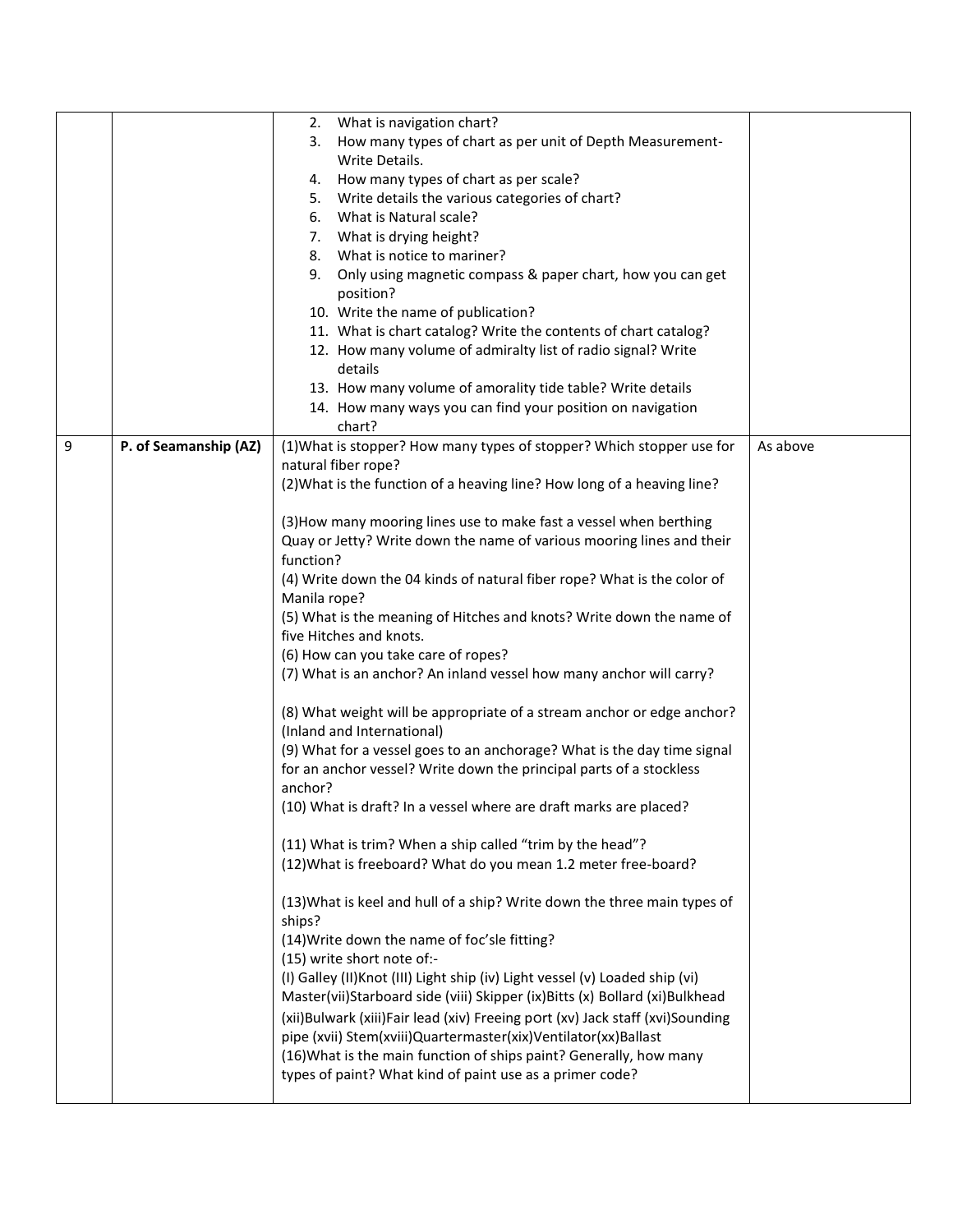|    |                       | (17) Show below draft marks:-<br>(i) 3.5 m (ii) 1.3 m (iii) 2 m (iv) 1.85 m (v) 4.4 m (vi) 8' - 6" (vii) 10' (viii) 9' |          |
|----|-----------------------|------------------------------------------------------------------------------------------------------------------------|----------|
|    |                       | $-3''$ (ix) $11' - 6''(x)6' - 6''$                                                                                     |          |
|    |                       | (18) Echo sounding reading 1.4 m, Draft of vessel is 3.5 m, what will be                                               |          |
|    |                       | total depth of water?                                                                                                  |          |
|    |                       | (19) Depth of vessel 5.5 meter, free board 1.5 meter, Depth of water 4.5                                               |          |
|    |                       | meter, what will be under keel clearance?                                                                              |          |
|    |                       |                                                                                                                        |          |
|    |                       | (20) Mean draft 3.5 meter, forward draft 3 meter, what will be after                                                   |          |
|    |                       | draft and trim?                                                                                                        |          |
|    |                       | (21) What for use hand- lead line? How many long a hand-lead line?                                                     |          |
|    |                       | How weight will be the lead of a hand lead line?                                                                       |          |
|    |                       | (22) How many mark and deep in a hand lead line? What is "The benefit<br>of the lead?"                                 |          |
|    |                       | (23) What is windless? Is windlass is a machine primarily provided as a                                                |          |
|    |                       | means of letting the anchor cable run out and hauling it in again?                                                     |          |
|    |                       |                                                                                                                        |          |
|    |                       | (24) What stand for-                                                                                                   |          |
|    |                       | (1) BIWTA (2) DEPTC (3) BIWTC (4) CPA (5) MPA (6) M.V. (7) F.T. (8) F.V.                                               |          |
|    |                       | (9) MOS (10) SWL (11) NUC vessel                                                                                       |          |
|    |                       | (25) A vessels cargo hold Length 18m. Breadth12m. Height 8m.How                                                        |          |
|    |                       | many cubic meter cement clinker will take that hold?                                                                   |          |
|    |                       |                                                                                                                        |          |
|    |                       | (26) What is air Draft/What is the fresh and salt water density? What                                                  |          |
|    |                       | stand for FWA and DWA?                                                                                                 |          |
|    |                       |                                                                                                                        |          |
| 10 | <b>Metrology (MH)</b> | What is weather and what is climate?<br>1.                                                                             | As above |
|    |                       | Write down the difference between weather and climate?<br>2.                                                           |          |
|    |                       | 3. What is atmosphere? Write down the composition of Dry air?                                                          |          |
|    |                       | Describe atmosphere based in Temperature profile?<br>4.                                                                |          |
|    |                       | 5. Write down 5 meteorological instrument name and their uses?                                                         |          |
|    |                       | Transfer the following $^{\circ}$ C to $^{\circ}$ F 25 $^{\circ}$ c, 30 $^{\circ}$ c and 35 $^{\circ}$ c.<br>6.        |          |
|    |                       | 7. Transfer the following ®F to ®C 81®c, 90®c and 99® c.                                                               |          |
|    |                       | 8. Describe Inland river ports warning signal No-3?                                                                    |          |
|    |                       | 9. Describe sea port warning signal No-4                                                                               |          |
|    |                       | 10. Describe sea ports working signal No-7                                                                             |          |
|    |                       |                                                                                                                        |          |
| 11 |                       | নৌ-চলাচল বিধিমালার পূর্বনাম কি?<br>$\mathcal{L}$                                                                       | As above |
|    |                       | আইএসও এর অর্থ কি?<br>২)                                                                                                |          |
|    |                       | ৩) ট্যাংকার জাহাজ বলতে কি বুঝ?                                                                                         |          |
|    |                       | ভাসমান সরঞ্জাম অর্থ কি?<br>8)<br>সড়ক ফেরী কাকে বলে?<br>$\circ$ )                                                      |          |
|    |                       | ৬) যাত্ৰী বলিতে কি বুঝ?                                                                                                |          |
|    |                       | নৌ-চলাচল বিধিমালা কাদের ক্ষেত্রে প্রযোজ্য হবে?<br>9)                                                                   |          |
|    |                       | কখন নেভিগেশন বাতি প্রদর্শন করতে হবে?<br>$\mathbf{b}$ )                                                                 |          |
|    | <b>ROR (NI)</b>       | নেভিগেশন বাতি কে অনুমোদন দেয়?<br>৯)                                                                                   |          |
|    |                       | ১০) মাম্ভল বাতি কত ডিগ্ৰী খোলা থাকবে?                                                                                  |          |
|    |                       | পাৰ্শ্ব বাতি কত ডিগ্ৰী খোলা থাকবে?<br>52)                                                                              |          |
|    |                       | ১২) ৬.৫ মিটারের কম দৈর্ঘ্যবিশিষ্ট নৌযান রাত্রি বেলা কি প্রদর্শন করবে?                                                  |          |
|    |                       | ১৩) ২৪ মিটার বা তার বেশী লম্বা জাহাজের মান্তুল বাতি কোথায় বসবে এবং কত দূর হতে                                         |          |
|    |                       | দেখা যাবে?                                                                                                             |          |
|    |                       | ১৪) ২৪ মিটার বা তার বেশী লম্বা জাহাজের পার্শ্ববাতি কত দূর দেখা যাবে?<br>১৫) টেয়িং জাহাজ কি বাতি প্রদর্শন করবে?        |          |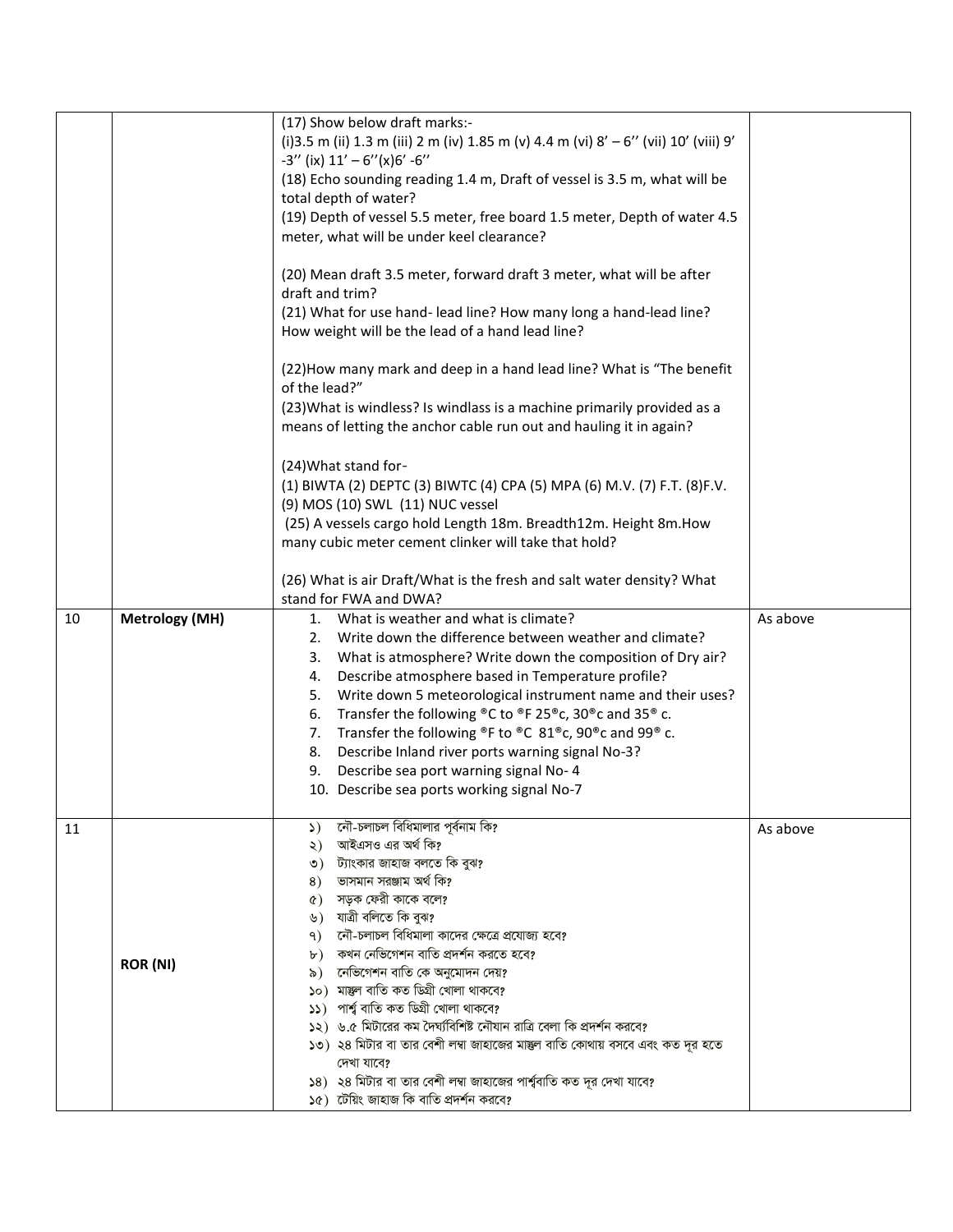| ১৭) মাছ ধরার নৌযযান রাতে ও দিনে কি প্রদর্শন করবে?<br>১৮) নোঙ্গর করা নৌযান রাতে ও দিনে কি দেকাবে?<br>১৯) চড়ায় আটকাইয়া যাওয়া জাহাজ রাতে ও দিনে কি দেখাবে?<br>২০) নিয়ন্ত্রন বহিভূত জাহাজ রাতে ও দিনে কি প্রদর্শন করবে?<br>২১)  পানির নিচে কার্য্য সম্পাদনকারী জাহাজ রাতে ও দিনে কি দেখাবে?<br>২২) ট্যাংকার জাহাজ রাতে ও দিনে কি দেখাবে?<br>২৩) সার্চ লাইট কত ডিগ্রী ও কত দূরত্বে আলোকরশ্মি নিক্ষেপ করবে?<br>২৪) একটি নৌ যান কুয়াশায় কি সংকেত দিবে?<br>২৫) চড়ায় আটকাইয়া যাওয়া নৌ যান কি সংকেত দিবে?<br>২৬) নিয়ন্ত্ৰনহীন জাহাজ কি সংকেত দিবে?<br>২৭) বেশী ড্রাফটের জাহাজ কুয়াশায় কি সংকেত দিবে?<br>২৮) কোন কোন সময় একটি নৌযান প্রলম্বিত বাশি বাজাবে?<br>২৯) একটি জাহাজ ডানে, বায়ে বা পিছনে যেতে চাহিলে কি কি শব্দ সংকেত দিবে?<br>৩০) অন্য জাহাজের দৃষ্টি আকর্ষন করিতে হলে কি সংকেত দিতে হবে?<br>৩১) মুখোমুখি পরিষ্থিতিতে জাহাজ সমূহের দায়িত্ব কি?<br>৩২) অতিক্রমকারী জাহাজ সমূহের পরষ্পরের দায়িত্ব কি?<br>৩৩) একটি শক্তিচালিত জাহাজ কোন কোন জাহাজ হতে দূরে সরিয়া থাকিবে?<br>৩৪) মাছ ধরার জাহাজ কোন কোন জাহাজের পথ হতে দূরে থাকিবে?<br>৩৫) সংকীৰ্ণ প্ৰণালীতে শক্তিচালিত জাহাজ কোন পাৰ্শ্বে অবস্থান করিবে?<br>৩৬) সংকীর্ণ প্রণালীতে মুখোমুখি হলে দুইটি জাহাজের পারষ্পরিক দায়িত্ব কি?<br>৩৭) নৌপথের সংযোগছলে দুইটি জাহাজের পারষ্পরিক দায়িত্ব কি?<br>৩৮) জাহাজে পরিষ্কার দৃষ্টিপাত কত ডিগ্রী পর্যন্ত অবারিত থাকিবে?<br>৩৯) কর্ণফুলী ও পশুর নদীতে প্রবেশ করিতে কোন সনদের প্রয়োজন হবে?<br>8০) কোন নৌযানে এক জোড়া বাইনোকুলার ও কম্পাস রাখিতে হবে?<br>৪১) কোন নৌযানে বাতাসের গতিবেগ মাপার যন্ত্র থাকা আবশ্যক?<br>৪২) জাহাজে রক্ষিত পিতলের ঘন্টার ব্যাস কত?<br>৪৩) কোন নৌযানে একটি ভিএইচএফ সেট রাখা আবশ্যক?<br>88) কোন নৌযানে লাইট হেইলার রাখিতে হবে?<br>৪৫) অভ্যন্তরীণ নৌযানে কয়টি নোঙর রাখিতে হইবে?<br>৪৬) যাত্রীবাহী নৌযানে গ্যাংওয়ে প্রসন্থ কত?<br>89) উন্মুক্ত যাত্রীবাহী লঞ্চ অশান্ত জলসীমায় কতক্ষন চলাচল করতে পারবে?<br>৪৮) কার অনুমতি নিয়ে কোন সময়ে কোস্টাল এলাকায় নৌ যান চলাচল করবে?<br>৪৯) বাতাসের গতিবেগ কত হইলে অভ্যন্তরীণ জাহাজ চলাচল বন্ধ থাকিবে?<br>12<br><b>Engineering</b><br>1. What is an Engine?<br>As above<br>Knowledge (FH)<br>2. What elements are needed for an Engine?<br>3. Write down Engine cycles ?<br>4. What is Engine stroke and sequence?<br>5. Write down the Engine system?<br>6. Explain the Engine Intake system and parts?<br>7. Write down the function of Lubrication oil?<br>8. What are the main difference in between gasoline and diesel Engine?<br>9. What the function of piston?<br>10. Write down the main parts of Engine any 15 (Fifteen) |  | ১৬) সড়ক ফেরী রাতে ও দিনে কি প্রদর্শন করবে? |  |
|-------------------------------------------------------------------------------------------------------------------------------------------------------------------------------------------------------------------------------------------------------------------------------------------------------------------------------------------------------------------------------------------------------------------------------------------------------------------------------------------------------------------------------------------------------------------------------------------------------------------------------------------------------------------------------------------------------------------------------------------------------------------------------------------------------------------------------------------------------------------------------------------------------------------------------------------------------------------------------------------------------------------------------------------------------------------------------------------------------------------------------------------------------------------------------------------------------------------------------------------------------------------------------------------------------------------------------------------------------------------------------------------------------------------------------------------------------------------------------------------------------------------------------------------------------------------------------------------------------------------------------------------------------------------------------------------------------------------------------------------------------------------------------------------------------------------------------------------------------------------------------------------------------------------------------------------------------------------------------------------------------------------------------------------------------------------------------------------------------------------------------------------------------------------------------------------------------------------------------------------------------------------------------------------------------------------------------------------------------------------------------------------------------------------------------------------------------------------------------------------------------------|--|---------------------------------------------|--|
|                                                                                                                                                                                                                                                                                                                                                                                                                                                                                                                                                                                                                                                                                                                                                                                                                                                                                                                                                                                                                                                                                                                                                                                                                                                                                                                                                                                                                                                                                                                                                                                                                                                                                                                                                                                                                                                                                                                                                                                                                                                                                                                                                                                                                                                                                                                                                                                                                                                                                                             |  |                                             |  |
|                                                                                                                                                                                                                                                                                                                                                                                                                                                                                                                                                                                                                                                                                                                                                                                                                                                                                                                                                                                                                                                                                                                                                                                                                                                                                                                                                                                                                                                                                                                                                                                                                                                                                                                                                                                                                                                                                                                                                                                                                                                                                                                                                                                                                                                                                                                                                                                                                                                                                                             |  |                                             |  |
|                                                                                                                                                                                                                                                                                                                                                                                                                                                                                                                                                                                                                                                                                                                                                                                                                                                                                                                                                                                                                                                                                                                                                                                                                                                                                                                                                                                                                                                                                                                                                                                                                                                                                                                                                                                                                                                                                                                                                                                                                                                                                                                                                                                                                                                                                                                                                                                                                                                                                                             |  |                                             |  |
|                                                                                                                                                                                                                                                                                                                                                                                                                                                                                                                                                                                                                                                                                                                                                                                                                                                                                                                                                                                                                                                                                                                                                                                                                                                                                                                                                                                                                                                                                                                                                                                                                                                                                                                                                                                                                                                                                                                                                                                                                                                                                                                                                                                                                                                                                                                                                                                                                                                                                                             |  |                                             |  |
|                                                                                                                                                                                                                                                                                                                                                                                                                                                                                                                                                                                                                                                                                                                                                                                                                                                                                                                                                                                                                                                                                                                                                                                                                                                                                                                                                                                                                                                                                                                                                                                                                                                                                                                                                                                                                                                                                                                                                                                                                                                                                                                                                                                                                                                                                                                                                                                                                                                                                                             |  |                                             |  |
|                                                                                                                                                                                                                                                                                                                                                                                                                                                                                                                                                                                                                                                                                                                                                                                                                                                                                                                                                                                                                                                                                                                                                                                                                                                                                                                                                                                                                                                                                                                                                                                                                                                                                                                                                                                                                                                                                                                                                                                                                                                                                                                                                                                                                                                                                                                                                                                                                                                                                                             |  |                                             |  |
|                                                                                                                                                                                                                                                                                                                                                                                                                                                                                                                                                                                                                                                                                                                                                                                                                                                                                                                                                                                                                                                                                                                                                                                                                                                                                                                                                                                                                                                                                                                                                                                                                                                                                                                                                                                                                                                                                                                                                                                                                                                                                                                                                                                                                                                                                                                                                                                                                                                                                                             |  |                                             |  |
|                                                                                                                                                                                                                                                                                                                                                                                                                                                                                                                                                                                                                                                                                                                                                                                                                                                                                                                                                                                                                                                                                                                                                                                                                                                                                                                                                                                                                                                                                                                                                                                                                                                                                                                                                                                                                                                                                                                                                                                                                                                                                                                                                                                                                                                                                                                                                                                                                                                                                                             |  |                                             |  |
|                                                                                                                                                                                                                                                                                                                                                                                                                                                                                                                                                                                                                                                                                                                                                                                                                                                                                                                                                                                                                                                                                                                                                                                                                                                                                                                                                                                                                                                                                                                                                                                                                                                                                                                                                                                                                                                                                                                                                                                                                                                                                                                                                                                                                                                                                                                                                                                                                                                                                                             |  |                                             |  |
|                                                                                                                                                                                                                                                                                                                                                                                                                                                                                                                                                                                                                                                                                                                                                                                                                                                                                                                                                                                                                                                                                                                                                                                                                                                                                                                                                                                                                                                                                                                                                                                                                                                                                                                                                                                                                                                                                                                                                                                                                                                                                                                                                                                                                                                                                                                                                                                                                                                                                                             |  |                                             |  |
|                                                                                                                                                                                                                                                                                                                                                                                                                                                                                                                                                                                                                                                                                                                                                                                                                                                                                                                                                                                                                                                                                                                                                                                                                                                                                                                                                                                                                                                                                                                                                                                                                                                                                                                                                                                                                                                                                                                                                                                                                                                                                                                                                                                                                                                                                                                                                                                                                                                                                                             |  |                                             |  |
|                                                                                                                                                                                                                                                                                                                                                                                                                                                                                                                                                                                                                                                                                                                                                                                                                                                                                                                                                                                                                                                                                                                                                                                                                                                                                                                                                                                                                                                                                                                                                                                                                                                                                                                                                                                                                                                                                                                                                                                                                                                                                                                                                                                                                                                                                                                                                                                                                                                                                                             |  |                                             |  |
|                                                                                                                                                                                                                                                                                                                                                                                                                                                                                                                                                                                                                                                                                                                                                                                                                                                                                                                                                                                                                                                                                                                                                                                                                                                                                                                                                                                                                                                                                                                                                                                                                                                                                                                                                                                                                                                                                                                                                                                                                                                                                                                                                                                                                                                                                                                                                                                                                                                                                                             |  |                                             |  |
|                                                                                                                                                                                                                                                                                                                                                                                                                                                                                                                                                                                                                                                                                                                                                                                                                                                                                                                                                                                                                                                                                                                                                                                                                                                                                                                                                                                                                                                                                                                                                                                                                                                                                                                                                                                                                                                                                                                                                                                                                                                                                                                                                                                                                                                                                                                                                                                                                                                                                                             |  |                                             |  |
|                                                                                                                                                                                                                                                                                                                                                                                                                                                                                                                                                                                                                                                                                                                                                                                                                                                                                                                                                                                                                                                                                                                                                                                                                                                                                                                                                                                                                                                                                                                                                                                                                                                                                                                                                                                                                                                                                                                                                                                                                                                                                                                                                                                                                                                                                                                                                                                                                                                                                                             |  |                                             |  |
|                                                                                                                                                                                                                                                                                                                                                                                                                                                                                                                                                                                                                                                                                                                                                                                                                                                                                                                                                                                                                                                                                                                                                                                                                                                                                                                                                                                                                                                                                                                                                                                                                                                                                                                                                                                                                                                                                                                                                                                                                                                                                                                                                                                                                                                                                                                                                                                                                                                                                                             |  |                                             |  |
|                                                                                                                                                                                                                                                                                                                                                                                                                                                                                                                                                                                                                                                                                                                                                                                                                                                                                                                                                                                                                                                                                                                                                                                                                                                                                                                                                                                                                                                                                                                                                                                                                                                                                                                                                                                                                                                                                                                                                                                                                                                                                                                                                                                                                                                                                                                                                                                                                                                                                                             |  |                                             |  |
|                                                                                                                                                                                                                                                                                                                                                                                                                                                                                                                                                                                                                                                                                                                                                                                                                                                                                                                                                                                                                                                                                                                                                                                                                                                                                                                                                                                                                                                                                                                                                                                                                                                                                                                                                                                                                                                                                                                                                                                                                                                                                                                                                                                                                                                                                                                                                                                                                                                                                                             |  |                                             |  |
|                                                                                                                                                                                                                                                                                                                                                                                                                                                                                                                                                                                                                                                                                                                                                                                                                                                                                                                                                                                                                                                                                                                                                                                                                                                                                                                                                                                                                                                                                                                                                                                                                                                                                                                                                                                                                                                                                                                                                                                                                                                                                                                                                                                                                                                                                                                                                                                                                                                                                                             |  |                                             |  |
|                                                                                                                                                                                                                                                                                                                                                                                                                                                                                                                                                                                                                                                                                                                                                                                                                                                                                                                                                                                                                                                                                                                                                                                                                                                                                                                                                                                                                                                                                                                                                                                                                                                                                                                                                                                                                                                                                                                                                                                                                                                                                                                                                                                                                                                                                                                                                                                                                                                                                                             |  |                                             |  |
|                                                                                                                                                                                                                                                                                                                                                                                                                                                                                                                                                                                                                                                                                                                                                                                                                                                                                                                                                                                                                                                                                                                                                                                                                                                                                                                                                                                                                                                                                                                                                                                                                                                                                                                                                                                                                                                                                                                                                                                                                                                                                                                                                                                                                                                                                                                                                                                                                                                                                                             |  |                                             |  |
|                                                                                                                                                                                                                                                                                                                                                                                                                                                                                                                                                                                                                                                                                                                                                                                                                                                                                                                                                                                                                                                                                                                                                                                                                                                                                                                                                                                                                                                                                                                                                                                                                                                                                                                                                                                                                                                                                                                                                                                                                                                                                                                                                                                                                                                                                                                                                                                                                                                                                                             |  |                                             |  |
|                                                                                                                                                                                                                                                                                                                                                                                                                                                                                                                                                                                                                                                                                                                                                                                                                                                                                                                                                                                                                                                                                                                                                                                                                                                                                                                                                                                                                                                                                                                                                                                                                                                                                                                                                                                                                                                                                                                                                                                                                                                                                                                                                                                                                                                                                                                                                                                                                                                                                                             |  |                                             |  |
|                                                                                                                                                                                                                                                                                                                                                                                                                                                                                                                                                                                                                                                                                                                                                                                                                                                                                                                                                                                                                                                                                                                                                                                                                                                                                                                                                                                                                                                                                                                                                                                                                                                                                                                                                                                                                                                                                                                                                                                                                                                                                                                                                                                                                                                                                                                                                                                                                                                                                                             |  |                                             |  |
|                                                                                                                                                                                                                                                                                                                                                                                                                                                                                                                                                                                                                                                                                                                                                                                                                                                                                                                                                                                                                                                                                                                                                                                                                                                                                                                                                                                                                                                                                                                                                                                                                                                                                                                                                                                                                                                                                                                                                                                                                                                                                                                                                                                                                                                                                                                                                                                                                                                                                                             |  |                                             |  |
|                                                                                                                                                                                                                                                                                                                                                                                                                                                                                                                                                                                                                                                                                                                                                                                                                                                                                                                                                                                                                                                                                                                                                                                                                                                                                                                                                                                                                                                                                                                                                                                                                                                                                                                                                                                                                                                                                                                                                                                                                                                                                                                                                                                                                                                                                                                                                                                                                                                                                                             |  |                                             |  |
|                                                                                                                                                                                                                                                                                                                                                                                                                                                                                                                                                                                                                                                                                                                                                                                                                                                                                                                                                                                                                                                                                                                                                                                                                                                                                                                                                                                                                                                                                                                                                                                                                                                                                                                                                                                                                                                                                                                                                                                                                                                                                                                                                                                                                                                                                                                                                                                                                                                                                                             |  |                                             |  |
|                                                                                                                                                                                                                                                                                                                                                                                                                                                                                                                                                                                                                                                                                                                                                                                                                                                                                                                                                                                                                                                                                                                                                                                                                                                                                                                                                                                                                                                                                                                                                                                                                                                                                                                                                                                                                                                                                                                                                                                                                                                                                                                                                                                                                                                                                                                                                                                                                                                                                                             |  |                                             |  |
|                                                                                                                                                                                                                                                                                                                                                                                                                                                                                                                                                                                                                                                                                                                                                                                                                                                                                                                                                                                                                                                                                                                                                                                                                                                                                                                                                                                                                                                                                                                                                                                                                                                                                                                                                                                                                                                                                                                                                                                                                                                                                                                                                                                                                                                                                                                                                                                                                                                                                                             |  |                                             |  |
|                                                                                                                                                                                                                                                                                                                                                                                                                                                                                                                                                                                                                                                                                                                                                                                                                                                                                                                                                                                                                                                                                                                                                                                                                                                                                                                                                                                                                                                                                                                                                                                                                                                                                                                                                                                                                                                                                                                                                                                                                                                                                                                                                                                                                                                                                                                                                                                                                                                                                                             |  |                                             |  |
|                                                                                                                                                                                                                                                                                                                                                                                                                                                                                                                                                                                                                                                                                                                                                                                                                                                                                                                                                                                                                                                                                                                                                                                                                                                                                                                                                                                                                                                                                                                                                                                                                                                                                                                                                                                                                                                                                                                                                                                                                                                                                                                                                                                                                                                                                                                                                                                                                                                                                                             |  |                                             |  |
|                                                                                                                                                                                                                                                                                                                                                                                                                                                                                                                                                                                                                                                                                                                                                                                                                                                                                                                                                                                                                                                                                                                                                                                                                                                                                                                                                                                                                                                                                                                                                                                                                                                                                                                                                                                                                                                                                                                                                                                                                                                                                                                                                                                                                                                                                                                                                                                                                                                                                                             |  |                                             |  |
|                                                                                                                                                                                                                                                                                                                                                                                                                                                                                                                                                                                                                                                                                                                                                                                                                                                                                                                                                                                                                                                                                                                                                                                                                                                                                                                                                                                                                                                                                                                                                                                                                                                                                                                                                                                                                                                                                                                                                                                                                                                                                                                                                                                                                                                                                                                                                                                                                                                                                                             |  |                                             |  |
|                                                                                                                                                                                                                                                                                                                                                                                                                                                                                                                                                                                                                                                                                                                                                                                                                                                                                                                                                                                                                                                                                                                                                                                                                                                                                                                                                                                                                                                                                                                                                                                                                                                                                                                                                                                                                                                                                                                                                                                                                                                                                                                                                                                                                                                                                                                                                                                                                                                                                                             |  |                                             |  |
|                                                                                                                                                                                                                                                                                                                                                                                                                                                                                                                                                                                                                                                                                                                                                                                                                                                                                                                                                                                                                                                                                                                                                                                                                                                                                                                                                                                                                                                                                                                                                                                                                                                                                                                                                                                                                                                                                                                                                                                                                                                                                                                                                                                                                                                                                                                                                                                                                                                                                                             |  |                                             |  |
|                                                                                                                                                                                                                                                                                                                                                                                                                                                                                                                                                                                                                                                                                                                                                                                                                                                                                                                                                                                                                                                                                                                                                                                                                                                                                                                                                                                                                                                                                                                                                                                                                                                                                                                                                                                                                                                                                                                                                                                                                                                                                                                                                                                                                                                                                                                                                                                                                                                                                                             |  |                                             |  |
|                                                                                                                                                                                                                                                                                                                                                                                                                                                                                                                                                                                                                                                                                                                                                                                                                                                                                                                                                                                                                                                                                                                                                                                                                                                                                                                                                                                                                                                                                                                                                                                                                                                                                                                                                                                                                                                                                                                                                                                                                                                                                                                                                                                                                                                                                                                                                                                                                                                                                                             |  |                                             |  |
|                                                                                                                                                                                                                                                                                                                                                                                                                                                                                                                                                                                                                                                                                                                                                                                                                                                                                                                                                                                                                                                                                                                                                                                                                                                                                                                                                                                                                                                                                                                                                                                                                                                                                                                                                                                                                                                                                                                                                                                                                                                                                                                                                                                                                                                                                                                                                                                                                                                                                                             |  |                                             |  |
|                                                                                                                                                                                                                                                                                                                                                                                                                                                                                                                                                                                                                                                                                                                                                                                                                                                                                                                                                                                                                                                                                                                                                                                                                                                                                                                                                                                                                                                                                                                                                                                                                                                                                                                                                                                                                                                                                                                                                                                                                                                                                                                                                                                                                                                                                                                                                                                                                                                                                                             |  |                                             |  |
|                                                                                                                                                                                                                                                                                                                                                                                                                                                                                                                                                                                                                                                                                                                                                                                                                                                                                                                                                                                                                                                                                                                                                                                                                                                                                                                                                                                                                                                                                                                                                                                                                                                                                                                                                                                                                                                                                                                                                                                                                                                                                                                                                                                                                                                                                                                                                                                                                                                                                                             |  |                                             |  |
|                                                                                                                                                                                                                                                                                                                                                                                                                                                                                                                                                                                                                                                                                                                                                                                                                                                                                                                                                                                                                                                                                                                                                                                                                                                                                                                                                                                                                                                                                                                                                                                                                                                                                                                                                                                                                                                                                                                                                                                                                                                                                                                                                                                                                                                                                                                                                                                                                                                                                                             |  |                                             |  |
|                                                                                                                                                                                                                                                                                                                                                                                                                                                                                                                                                                                                                                                                                                                                                                                                                                                                                                                                                                                                                                                                                                                                                                                                                                                                                                                                                                                                                                                                                                                                                                                                                                                                                                                                                                                                                                                                                                                                                                                                                                                                                                                                                                                                                                                                                                                                                                                                                                                                                                             |  |                                             |  |
|                                                                                                                                                                                                                                                                                                                                                                                                                                                                                                                                                                                                                                                                                                                                                                                                                                                                                                                                                                                                                                                                                                                                                                                                                                                                                                                                                                                                                                                                                                                                                                                                                                                                                                                                                                                                                                                                                                                                                                                                                                                                                                                                                                                                                                                                                                                                                                                                                                                                                                             |  |                                             |  |
| Define the following:<br>Tide& Pub. (LRM)<br>As above<br>13<br>1.                                                                                                                                                                                                                                                                                                                                                                                                                                                                                                                                                                                                                                                                                                                                                                                                                                                                                                                                                                                                                                                                                                                                                                                                                                                                                                                                                                                                                                                                                                                                                                                                                                                                                                                                                                                                                                                                                                                                                                                                                                                                                                                                                                                                                                                                                                                                                                                                                                           |  |                                             |  |
| Chart Datum (CD)<br>a)                                                                                                                                                                                                                                                                                                                                                                                                                                                                                                                                                                                                                                                                                                                                                                                                                                                                                                                                                                                                                                                                                                                                                                                                                                                                                                                                                                                                                                                                                                                                                                                                                                                                                                                                                                                                                                                                                                                                                                                                                                                                                                                                                                                                                                                                                                                                                                                                                                                                                      |  |                                             |  |
| Duration<br>b                                                                                                                                                                                                                                                                                                                                                                                                                                                                                                                                                                                                                                                                                                                                                                                                                                                                                                                                                                                                                                                                                                                                                                                                                                                                                                                                                                                                                                                                                                                                                                                                                                                                                                                                                                                                                                                                                                                                                                                                                                                                                                                                                                                                                                                                                                                                                                                                                                                                                               |  |                                             |  |
| Range<br>c)                                                                                                                                                                                                                                                                                                                                                                                                                                                                                                                                                                                                                                                                                                                                                                                                                                                                                                                                                                                                                                                                                                                                                                                                                                                                                                                                                                                                                                                                                                                                                                                                                                                                                                                                                                                                                                                                                                                                                                                                                                                                                                                                                                                                                                                                                                                                                                                                                                                                                                 |  |                                             |  |
| d)<br>Rise                                                                                                                                                                                                                                                                                                                                                                                                                                                                                                                                                                                                                                                                                                                                                                                                                                                                                                                                                                                                                                                                                                                                                                                                                                                                                                                                                                                                                                                                                                                                                                                                                                                                                                                                                                                                                                                                                                                                                                                                                                                                                                                                                                                                                                                                                                                                                                                                                                                                                                  |  |                                             |  |
| Interval<br>e)                                                                                                                                                                                                                                                                                                                                                                                                                                                                                                                                                                                                                                                                                                                                                                                                                                                                                                                                                                                                                                                                                                                                                                                                                                                                                                                                                                                                                                                                                                                                                                                                                                                                                                                                                                                                                                                                                                                                                                                                                                                                                                                                                                                                                                                                                                                                                                                                                                                                                              |  |                                             |  |
| Write the Elaboration of the following abbreviations.<br>2.                                                                                                                                                                                                                                                                                                                                                                                                                                                                                                                                                                                                                                                                                                                                                                                                                                                                                                                                                                                                                                                                                                                                                                                                                                                                                                                                                                                                                                                                                                                                                                                                                                                                                                                                                                                                                                                                                                                                                                                                                                                                                                                                                                                                                                                                                                                                                                                                                                                 |  |                                             |  |
| <b>MLWS</b><br>a)                                                                                                                                                                                                                                                                                                                                                                                                                                                                                                                                                                                                                                                                                                                                                                                                                                                                                                                                                                                                                                                                                                                                                                                                                                                                                                                                                                                                                                                                                                                                                                                                                                                                                                                                                                                                                                                                                                                                                                                                                                                                                                                                                                                                                                                                                                                                                                                                                                                                                           |  |                                             |  |
| <b>PWD</b><br>b)                                                                                                                                                                                                                                                                                                                                                                                                                                                                                                                                                                                                                                                                                                                                                                                                                                                                                                                                                                                                                                                                                                                                                                                                                                                                                                                                                                                                                                                                                                                                                                                                                                                                                                                                                                                                                                                                                                                                                                                                                                                                                                                                                                                                                                                                                                                                                                                                                                                                                            |  |                                             |  |
| <b>MLWN</b><br>C)                                                                                                                                                                                                                                                                                                                                                                                                                                                                                                                                                                                                                                                                                                                                                                                                                                                                                                                                                                                                                                                                                                                                                                                                                                                                                                                                                                                                                                                                                                                                                                                                                                                                                                                                                                                                                                                                                                                                                                                                                                                                                                                                                                                                                                                                                                                                                                                                                                                                                           |  |                                             |  |